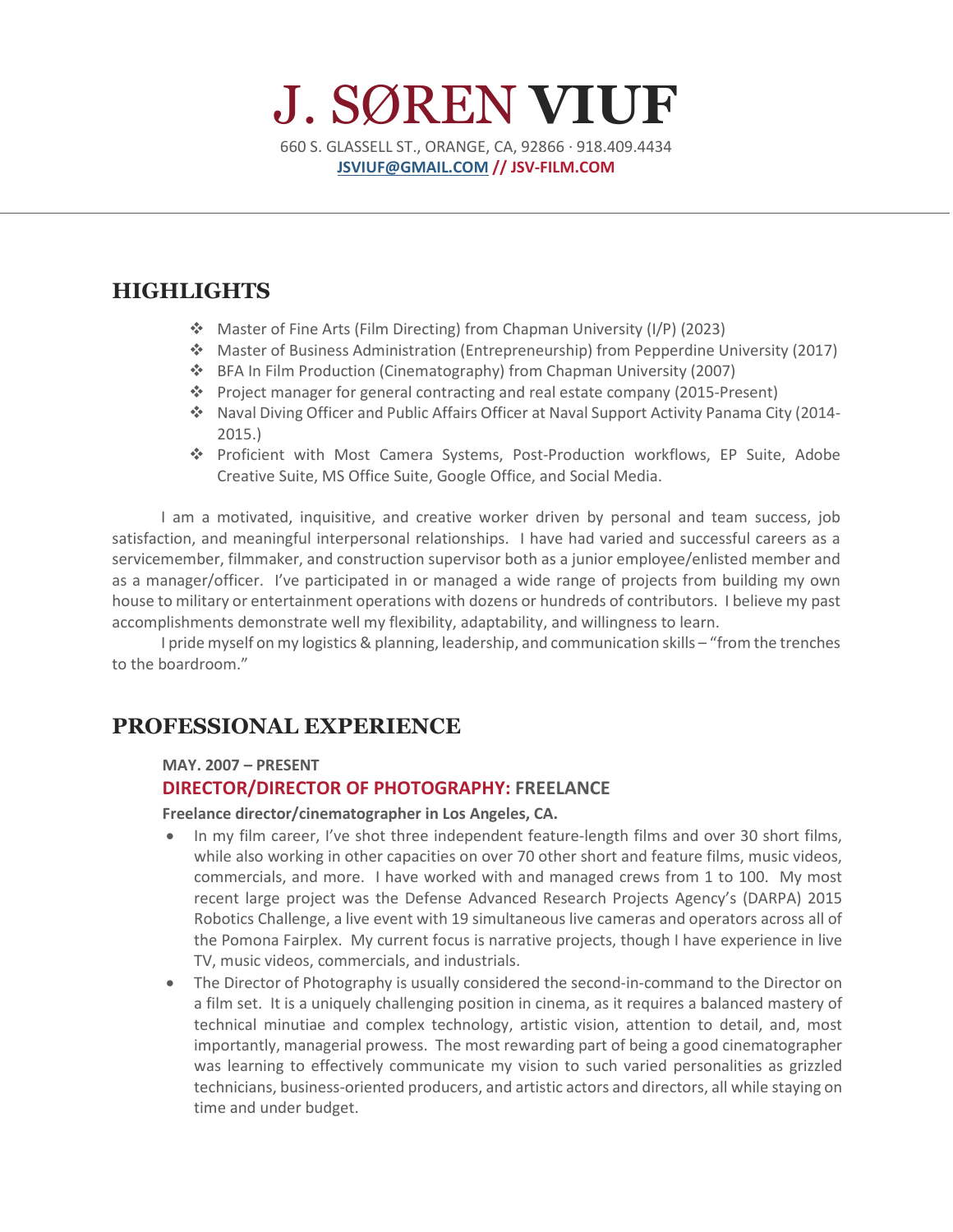**IN MY FILM CAREER, I WORKED IN DUBAI, SHANGHAI, NEW YORK CITY, WASHINGTON, D.C., FLORIDA, AND THE PHILIPPINES FOR A VARIETY OF CLIENTS INCLUDING – EMIRATES AIRLINES, DARPA, U. OF FLORIDA, ACADEMY OF MOTION PICTURES AND SCIENCES, ULTRA TECHNOLOGIES – AND THE 2008 PRESIDENTIAL INAUGURATION.**

#### **FEB. 2015 - PRESENT**

### **PROJECT MANAGER: CONSTRUCTION ENTERPRISES, INC. (TULSA, OK)**

- Managed multiple construction sites for general contractor; managing direct reports, supplies, logistics, and scheduling.
- My primary projects in my time with C.E.I. was the complete renovation and modernization of three 50+ year old houses in midtown Tulsa. This included extensive demolition, framing, electrical, entertainment systems, plumbing, HVAC, concrete, assorted flooring, paint, irrigation, custom steelwork, landscaping, and more.

#### **SEP. 2010 – JAN. 2015**

### **LIEUTENANT (J.G.) // 2ND CLASS PETTY OFFICER: UNITED STATES NAVY**

• **Gunner's Mate (GM) 2nd Class Petty Officer:** USS Cowpens (CG-63) and USS Antietam (CG-54); Yokosuka, Japan.

The duties of a shipborne Gunner's Mate include maintaining the armory, all guns, munitions, ordnance, weapons systems, complex equipment, and hazardous materials. GM's also train and certify crewmembers in small arms, crew-served weapons, and shipboard/pier/base security. Working on a ship is a grueling round-the-clock operation, with constant drills, training, exercises, and operations with a wide variety of tools and specialized equipment, requiring intense discipline and unwavering focus. Most importantly, the camaraderie and personnel management skills developed while working in close quarters for long periods has been invaluable.

*Additional Duties*: Chief Armorer, Master Helmsman, Fitness Counselor, Ship's Reaction Force.

• **Lieutenant (J.G.):** Officer Candidate School (Newport, RI) and Naval Dive & Salvage Training Center (Panama City, FL.)

Trained as a Naval Diving Officer. Planned, organized, and executed numerous military dives for underwater construction, salvage, and recovery training purposes. Military divers must have mastery of specialized equipment and techniques under severe conditions; especially pneumatic, hydraulic, and hydrostatic pressurized systems, dive medicine and hyperbaric systems, site safety and security, and communication under restricted and sensitive operational parameters.

*Additional Duties*: Deputy Public Affairs Officer and press liaison for Naval Support Activity, Panama City. Managed base newspaper, internal publications, social media, and base documentation.

## **EDUCATION**

**MAY 2023 (IN PROGRESS)**

**MASTER OF FINE ARTS (FILM DIRECTING): CHAPMAN UNIVERSITY (ORANGE, CA)** *GPA*: 3.47

*CLUBS*: DODGE GRADUATE STUDENT COUNCIL REPRESENTATIVE, CHAPMAN VETERAN'S **SOCIETY**